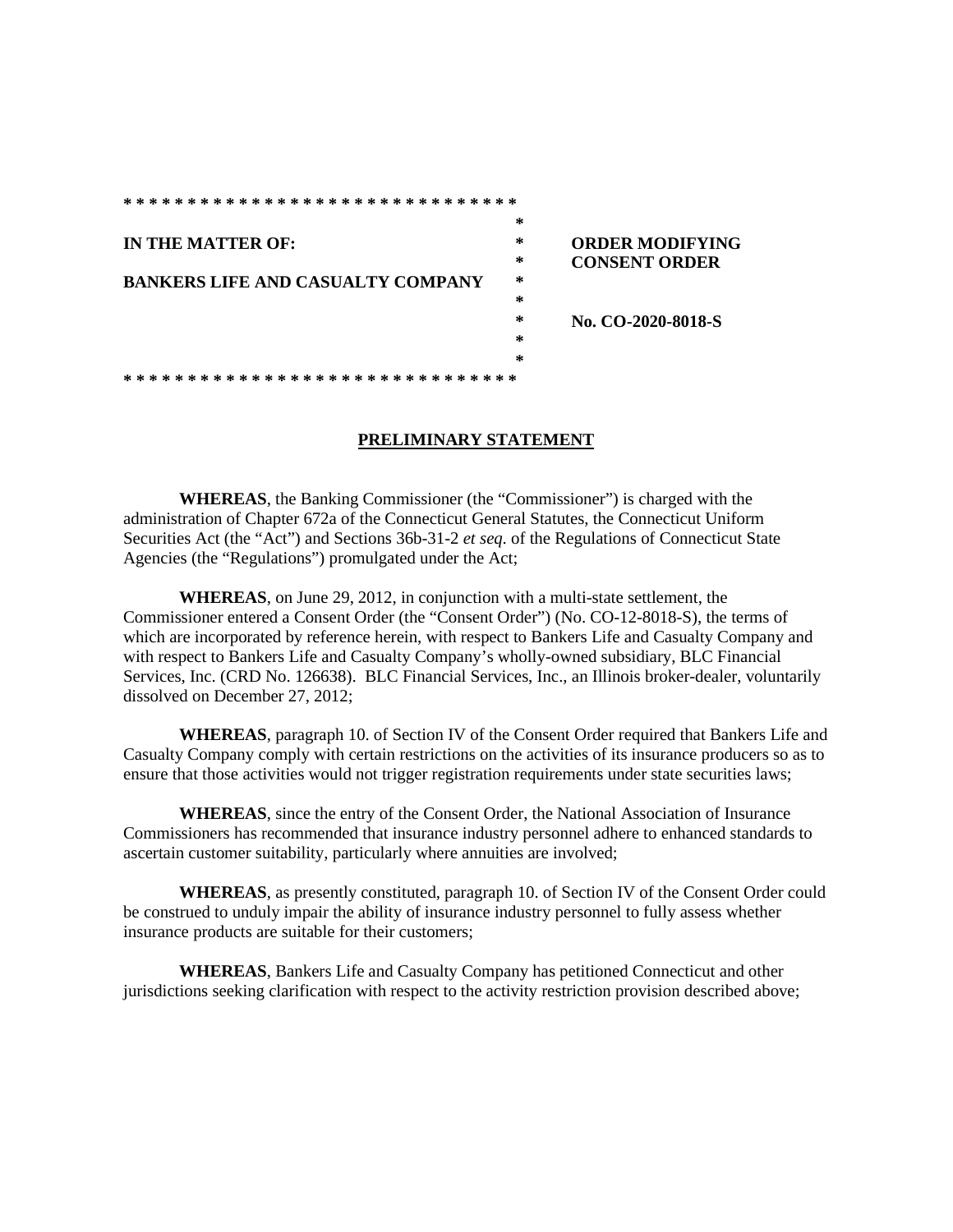**WHEREAS**, Section 36b-31(a) of the Act provides, in part, that: "The Commissioner may from time to time make, amend and rescind such ... orders as are necessary to carry out the provisions of Sections 36b-2 to 36b-33, inclusive [of the Act]";

**WHEREAS**, Section 36b-31(b) of the Act states, in part, that: "No ... order may be made, amended or rescinded unless the commissioner finds that the action is necessary or appropriate in the public interest or for the protection of investors and consistent with the purposes fairly intended by the policy and provisions of ... [the Act]";

**WHEREAS**, the Commissioner finds that the issuance of this Order is appropriate in the public interest and consistent with the purposes fairly intended by the policy and provisions of the Act;

## **ORDER**

## **THE COMMISSIONER HEREBY ORDERS THAT:**

- 1. Paragraph 10. of Section IV of the Consent Order is hereby amended to read as follows:
	- a. An insurance producer who is not licensed to give advice concerning securities products (an "Insurance Producer") may gather all financial information necessary to complete a Bankers Factfinder or similar document or tool required to determine insurance product suitability and may provide the consumer with a business card of, and pre-addressed stamped envelope to, a person properly licensed/registered to provide advice concerning securities products. The Insurance Producer may obtain a copy of the consumer's statement(s) for securities products as part of the insurance factfinding process to the extent that the information is used to give the Insurance Producer reasonable grounds to believe recommendations for insurance-only products are suitable for the consumer. The Insurance Producer may have general discussions concerning diversification of assets, financial objectives, and general market risk differences between insurance and securities products. However, Insurance Producers may not make recommendations or provide advice concerning the consumer's specific securities products, compare the consumer's specific securities or investment performance with other financial products (including annuities or life insurance) or recommend that specific securities be liquidated or used to fund an annuity or life insurance product. Upon the consumer's request, the Insurance Producer may arrange for the consumer to meet with a person properly registered to provide advice concerning securities products. The Insurance Producer shall explain that the Insurance Producer is not registered to discuss securities products and shall not use any terms or titles that tend to indicate to the consumer that the Insurance Producer is licensed to provide investment advice or sell securities. The Insurance Producer may attend a meeting attended also by securities licensed individuals so long as the meeting is scheduled, at least in part, to discuss insurance products and so long as the Insurance Producer does not engage in any prohibited activities for insurance-only licensed individuals.
	- b. While gathering information for the Bankers' Factfinder or similar document or tool, an Insurance Producer shall not inquire into a consumer's satisfaction with the consumer's current investments in securities or with the consumer's current broker-dealer, investment adviser, registered representative, or investment adviser representative or make comparisons between securities and non-securities products. As used in this subparagraph, "securities" refers both to specific securities products and to securities in general.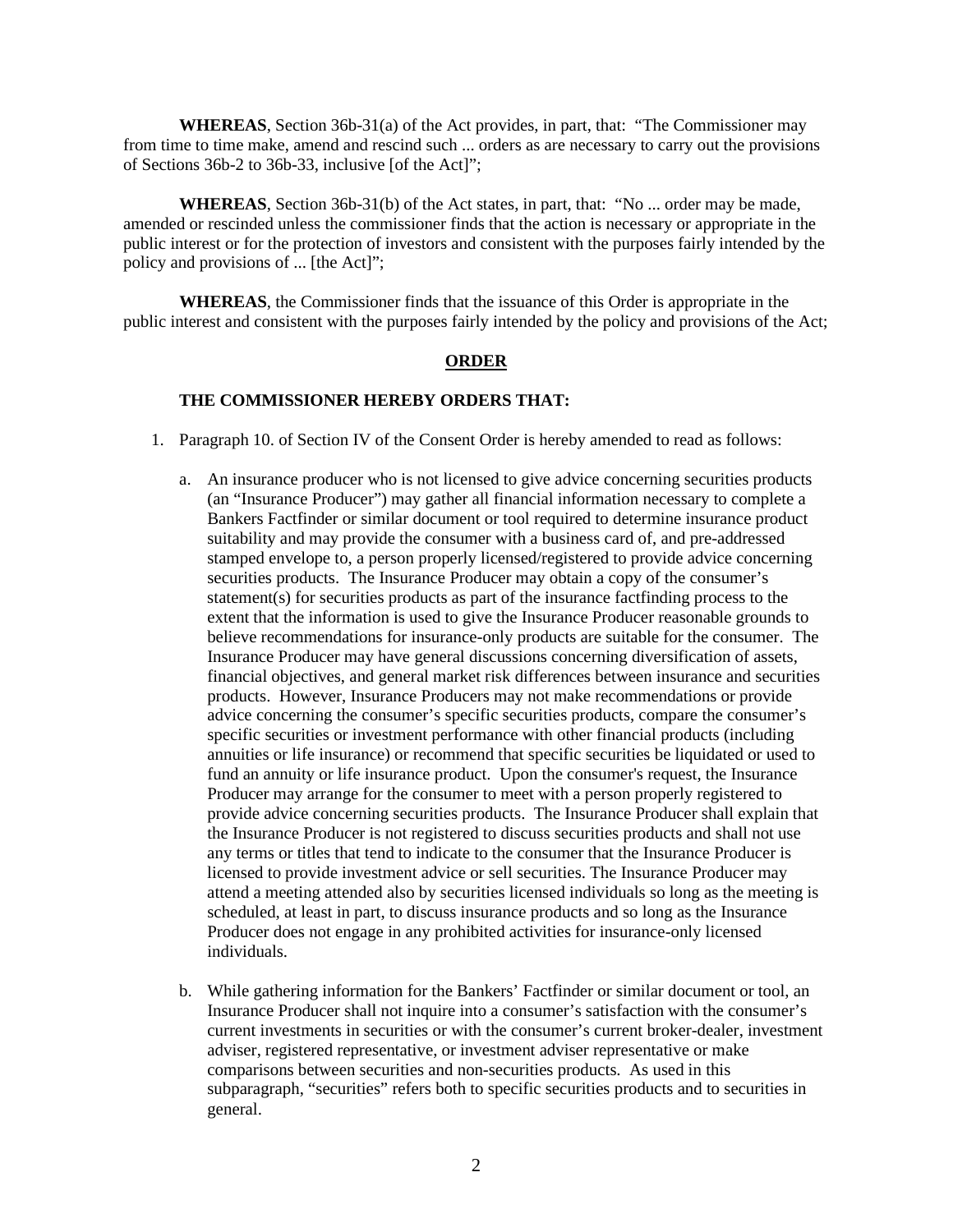- c. No commissions or other compensation derived from a securities transaction shall be paid to or split with an Insurance Producer.
- 2. A copy of this Order shall be mailed forthwith to respondent Bankers Life and Casualty Company;
- 3. The Consent Order shall remain in full force and effect in all other respects; and
- 4. This Order shall become final when issued.

So ordered at Hartford, Connecticut<br>this  $\frac{29^{\text{th}}}{29^{\text{th}}}$  day of  $\frac{\text{April}}{2020}$ . Jorge L. Perez this  $29<sup>th</sup>$  day of April 2020.

Banking Commissioner